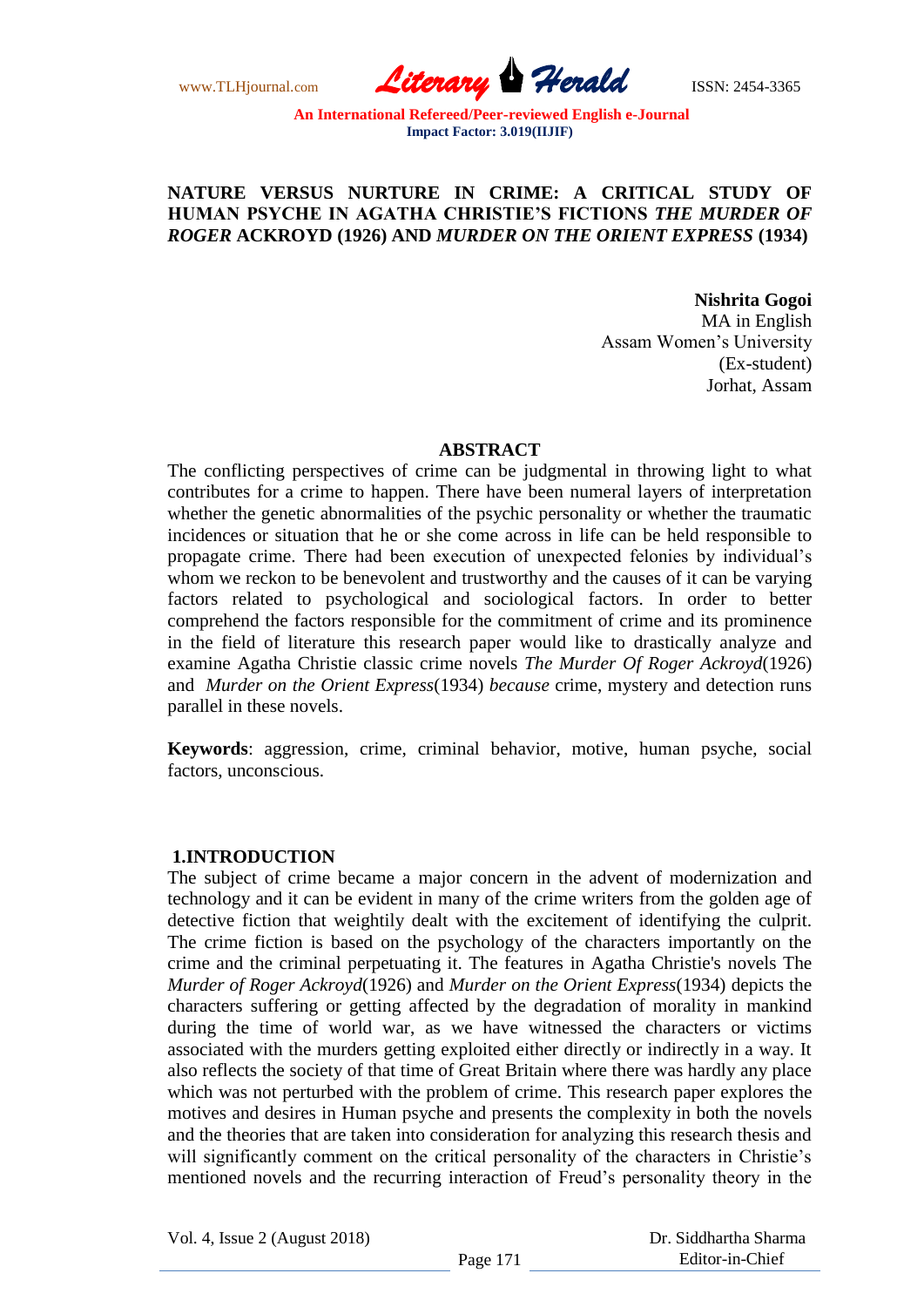www.TLHjournal.com **Literary Herald** ISSN: 2454-3365

individuals psyche which affects the motives, desires, needs and adjustment which gives rise to different psychological anxiety and will drastically argue on the debate of Nature versus Nurture in Crime and will be dealing with the deception that the characters in the novels follow as a result of their motives and desires and will analyze on why individuals are sometimes compelled to commit heinous crime even they have good nature and whether an individual act according to the ones nature or psychic personality or the sociological factors concerning them and on the matter of the unconscious inhibition in the characters of the novel and the importance of nature versus nurture in creating a criminal with the interactions of Sigmund Freud"s personality theory namely the id, ego and the superego. Agatha Christie through her novels shows that the deceptive truth and violation of the superego may lead to the feeling of guilty and anxiety in the characters.

### **1.1 Objectives:**

The purpose of this study is to critically analyze how interactions of Id, ego and superego may affect the characters desires or needs, emotions, motives and adjustment to a particular situation and will significantly discuss how this factors display emotions and aggression in the characters of the novels. Therefore this research paper seeks to study the cause of complex behavior of the major characters in both the novels and how both the weakness in the personality of an individual and the life experiences and incidences can be influential and responsible as factors encouraging or stimulating crime thus depicting that the personality of an individual can be drastically shaped by situations and other varying factors that the individuals unconsciously inhibit and therefore nature along with nurture is responsible for crime. This paper will reflect upon why it is necessary to understand the psychic structure of an individual and why we must contemplate both the psychological and sociological factors influencing his or her behavior towards a particular situation before advancing or coming to a particular solution regarding what boosts crime and therefore Agatha Christie"s novels *The Murder Of Roger Ackroyd*(1926) and *Murder on the Orient Express(1934)* have been taken to analyze this conflicts.

### **1.2 Research Methodology:**

In order to study and analyze the main argument of this paper I shall deal with textual analysis method and Psychoanalytic theory of Sigmund Freud which I find relevant to my topic. My analysis part examines the books that I have chosen through various primary and secondary sources. This research critically examines Agatha Christie"s crime novels *The Murder of Roger Ackroyd* and *Murder on the Orient Express* and the characters psychic structure of personality interacts with other each other and how it affects one's emotions, motives, adjustment and leads to anxiety and fear. IP

This research basically focuses on the crime and criminal behavior and its outcome of what contributes or propagates a crime to happen, whether it is the nature of a person or lack of self control? Or whether the social conditions or deeply agonizing incidences are also prominent factors to have a hand in crime? Whatever may be the reason for crime to happen both the nature or lack of self control and the nurture or the disturbing situations that the criminals encounter may provoke the crime to take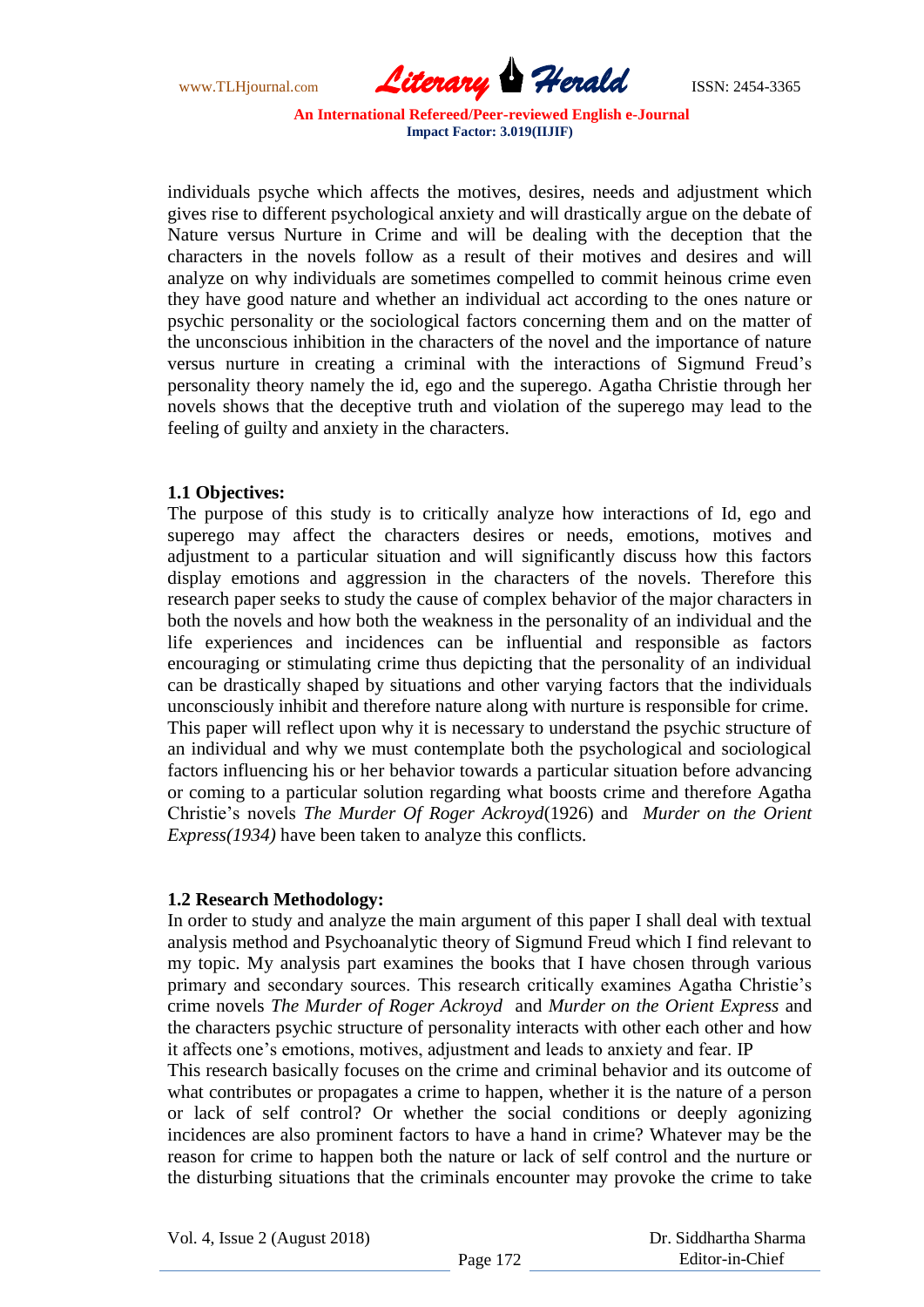www.TLHjournal.com **Literary Herald** ISSN: 2454-3365

place. Thus my research paper is based on these issues and to support this analysis I have used Sigmund Freud theoretical book *The Ego and the Id* and Navin Kumar text *Criminal Psychology.*

## **1.3 Literature review:**

The study of Christie's novels has appeared and has been vividly discussed by various research scholars and academicians in different journals and articles. They have pointed out numerous viewpoints regarding the novels which could prove relevant in my research. Agatha Christie in her novels points out complexness of the characters as a reflection of the society of her time.

In an article namely "Of Agatha Christie's Gendered Criminal Exuberance" (Vol- 8, Issue-IV, Aug 2017*)* by M.Parthiban highlights the factors responsible for the presence as well as the absence of women as sleuths ,criminals and protagonists in crime writings by giving special reference to *Murder On The Orient Express*. It is undeniable that women can also perpetrate flagitious crime when situations demand or tempt them. It also attempts to capture glimpses of women endeavors in the field of detection.

In an article "Christie"s Helpful and Harmful Health Providers: Writings On Physician and Pharmacists" (Vol 33. No.1,1991) by Michael C. Gerald explores that about dozen of criminals in Agatha Christie"s novels and commenting about the novel *The Murder of Roger Ackroyd* we witness health professional and physician like that of Dr Sheppard who commits suicide with an overdose of Veronal which describes that the fruits of scientific theories has been misapplied.

In "Study of the unreliable Narrators in Christie"s *Murder Of Roger Ackroyd* and *Lolita"* by Goran Haljestam depicts the unreliable narrative technique of the narrators affecting the psychic of the reader. Therefore in the novel *The Murder of Roger Ackroyd* at certain points it is observed that the reader is seen cathected to the narrator even though he is clearly a criminal.

## **2.ANALYSIS**

## **2.1 Exploring the motives and desires in Human Psyche.**

S.K Mangal in his book *'An Introduction to* Psychology" states that:

"Every human being has a strong desire to achieve some or other things like money, fame, reputation, degree, merit, position, medals, good life partner, spiritual attainment etc, not only for raising his status in the eyes of others but also for satisfaction he gets out of his own accomplishment."(Mangal 55)

The unconscious motives and desires results with the interaction of the *pleasure, reality* and *moral* principles and for which the characters in Agatha Christie's novel *The Murder of Roger Ackroyd* and *Murder on the Orient Express* shows certain aggressions and emotions. We come across certain characters that have motives or desires. The desire for money or revenge for which they earnestly or persistently tries to deceive or persuade their wants and therefore to behave in a particular way in a particular moment can be understood in terms of motivation. The need to achieve may reside in the mind of people for which the individuals are adjured towards a goal and in order to achieve what they want they look forward for deception by telling lies. And these features are evident vastly in the murderers of both the novels. Therefore,

Vol. 4, Issue 2 (August 2018)

 Dr. Siddhartha Sharma Editor-in-Chief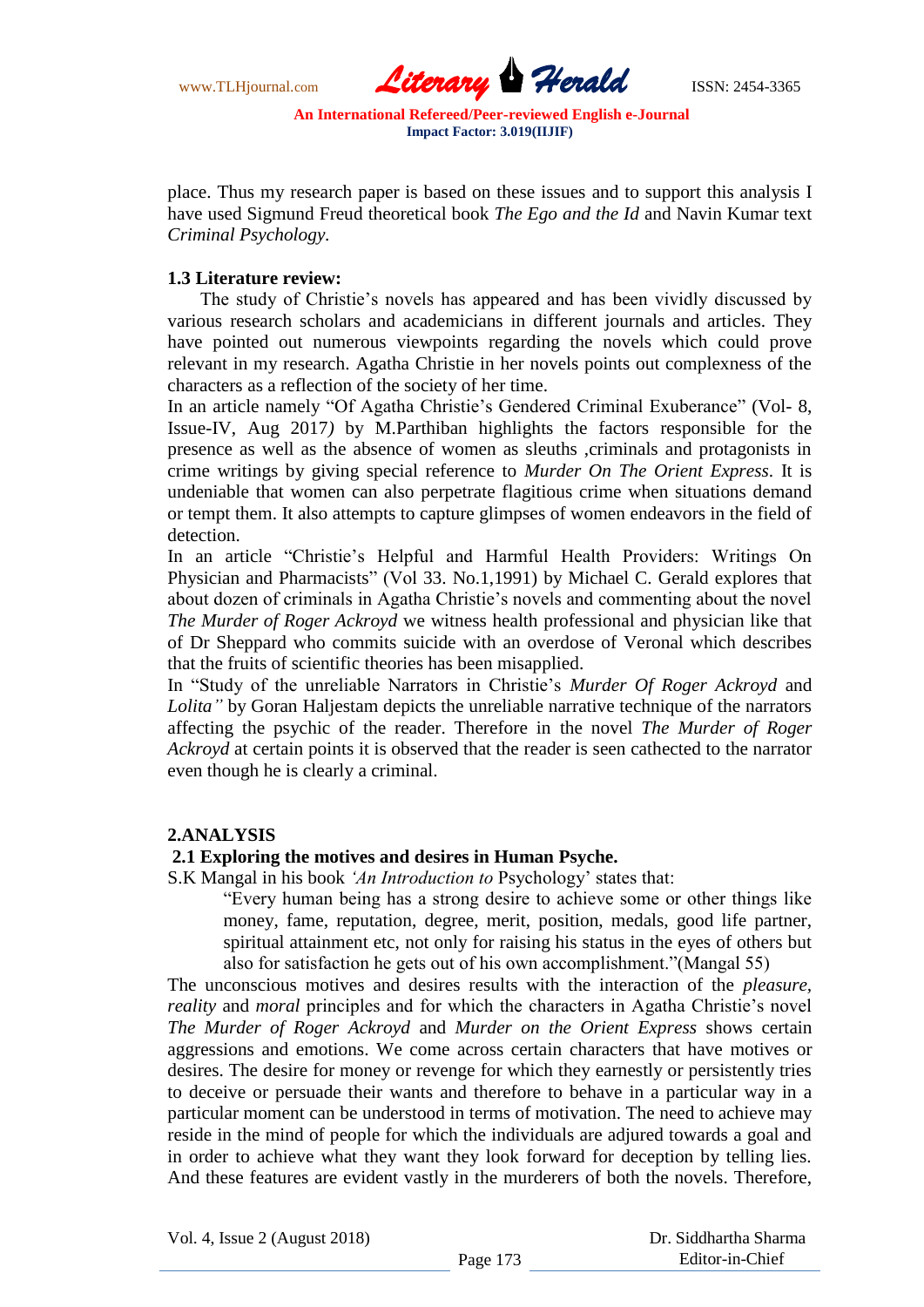www.TLHjournal.com **Literary Herald** ISSN: 2454-3365

the psycho-sociological needs can be said to arise through social learning as a result of socio-cultural interaction and therefore this drive prove as a reinforcer of the behavior in the continuity and maintenance of behavior. Fear of anxiety, desire for approval, striving for achievement, aggression and dependence etc are the psychosociological needs that control the movements of the people.

"Motive work as a basic activating force behind a particular behavior" (Mangal 57)

The needs, motives, desire and various other factors are results of various anti-social works. There are numerous complexities shown in each of the characters in the novels where there behavior shows certain extent of evidences that their minds consists of some concealed unconscious motives. Almost many characters were exceptionally excitable, depressed, auspicious, dynamic, and aggressive and rescuing themselves by being surreptitious of their emotions in front of the detective Hercule Poirot. Every characters have sort of secrets and many of them were somewhat related to the involvement in the crime. Therefore when the need to secure their secret arises they unconsciously look forward for deception by telling lies. There were many instances in the both the novels when the characters keep their pace in lying again and again just for their motives to be fulfilled whether it be the criminals who are strongly involved in perpetrating the crime or the other minor characters who for their concealed motives were forced to take the medium of anti-social behavior. Therefore there was display of emotions and aggression when asked about anything.

In *The Murder of Roger Ackroyd* the death of Mrs Ferrars from the consumption of Veronal and the unfortunate mysterious murder of Mr. Roger Ackroyd and a series of continuous detection by the Belgian detective Hercule Poirot brings out some hidden deep secret of many characters in the novel. Poirot uses certain methods and prolific logical deduction to bring out the deceptive truth of every character and the motives and anxiety that prevails in the unconscious structure of their minds. There were many instances of hidden motives and desires. Infact, in many of the characters every deception was the intent to gain money like Dr. James Sheppard blackmailing Mrs Ferrars for money; Capt. Ralph Paton, Ms Flora Ackroyd and Mrs Ackroyd desire for money, Mr Parker secret as a blackmailer. On the other hand Ursula Borne"s secret marriage with Capt. Ralph Paton, Miss Russell secret about her son Charles Kent and Major Blunt love for Flora Ackroyd etc are various instances that proves that the characters have certain desires in the novel *The Murder Of Roger Ackroyd*. When Hercule poirot accused the characters for their lies and their concealed motives nobody could face him, not even the narrator Dr. Sheppard as he states:

"Each one of you has something to hide…..His glance, challenging and accusing and each pair of eyes dropped before his. Yes, Mine as well" (Christie, *Roger Ackroyd* 190)

Capt. Ralph Paton stepson and Mrs Acroyd the sister in law of Mr Roger Ackroyd desires for money and has been understood from the lines stated below:

"My dear girl," he said, "Don"t you realize that it is quite on the cards the old man will cut me off with a shilling? .... I shall be a rich man when the old fellow pops off."(Christie, *Roger Ackroyd* 41)

"That twenty thousand pounds ought to have been left to me- not to Flora.*"(*Christie, *Roger Ackroyd* 153)

"Yes – I"ve got to play a lone hand. . ." (Christie, *Roger Ackroyd* 44)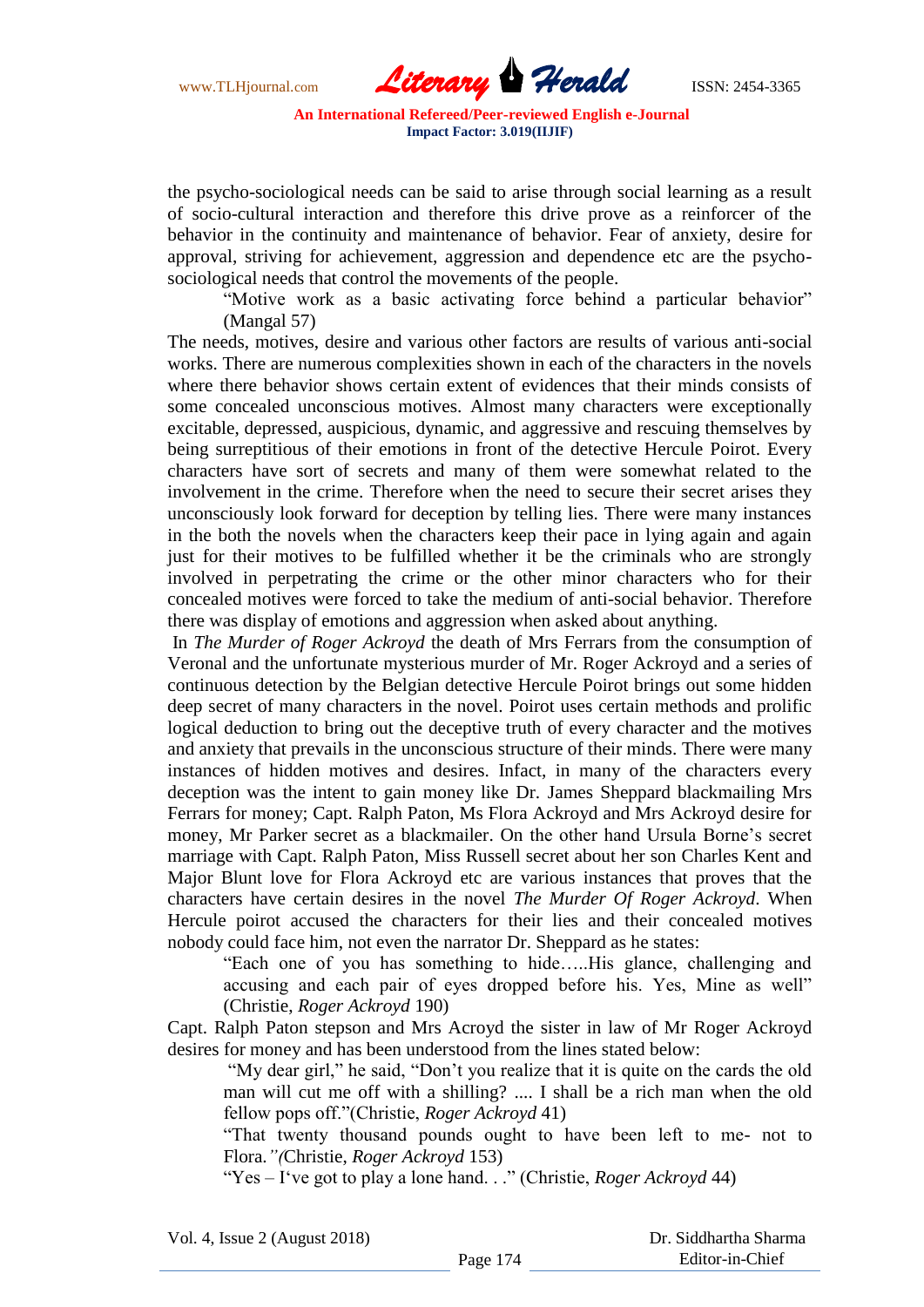www.TLHjournal.com **Literary Herald** ISSN: 2454-3365

The anxiety and fear in the characters remains associated with the instinct to escape. In certain circumstances the fear of an individual gives rise to certain behavior patterns that they started acting in a nervous way. In the case of Dr. Sheppard we see such instances when Mr. Roger Ackroyd reads the suicide letter of Mrs Ferrars and when he noticed Mr Parker at the door trying to listen to his and Mr Ackroyd conversation and on another instance when his sister Caroline assumes Capt. Ralph Paton to be in Cranchester because he was afraid and aware of the fact that his truth may leak out. Mrs Ackroyd and Mr Parker can be exemplified as a victim of anxiety and fear in which they themselves accept the truth of being guilty after being confronted by Poirot. Similarly in *Murder on the Orient Express* we witness the Mary Debenham"s story of a murderer in her coach can be exemplified as a way to escape from punishment.

"No," I Cried impulsively, "read it now." Ackroyd stared at me in some surprise. 'I beg your pardon, 'I said, reddening. .... But for some reason, obscure to myself, I continued to urge him. (Christie, *Roger Ackroyd* 63)

Similarly, In *Murder on the Orient Express* we observe Princess Dragomiroff interactions with the reality principle and the revelation of her inner fear when she realized that the murderer of Cassetti won"t remain hidden for much time from Hercule Poirot as she states:

"Hercule poirot,'she said 'Yes I remember now, This is destiny.'(Christie, *Orient Express* 120)

In the novel *Murder on the Orient Express* Freud"s personality trait theory brings to focus the conflicts that emerge in the characters with the id-ego conflicts and aggression is seen more of an id impulse which is normally under control but could leak out in the case the individual has not learn appropriate ways of directing such impulses.

Thus, S.K Mangal states that:

"The individuals are seen to frown, howl, grind their teeth and close their fist under the influence of emotional reaction."(Mangal 63)

Therefore in the case of MacQueen, Princess Dragomiroff, Colonel Arbuthnot, Colonel Adrenyi and Mary Debenham from "*Murder On the Orient Express* " we evidence such certain instances in the novel that shows that where the verbal behavior points towards the aggressiveness and the satisfaction they received after Cassetti"s murder and their reaction shows the suppressed anger they had for Cassetti.

"If ever a man deserved what he got, Ratchett or Cassetti is the man. I"m rejoiced at his end. Such a man wasn"t fit to live!"(Christie, *Orient Express 85*)

"Princess Dragomiroff drew herself a little more erect. "In my view, then, this murder is an entirely admirable happening! You will pardon my slightly biased point of view." (Christie, *Orient Express 119*)

Thus we evidence such aggression in the characters of *Murder on the Orient Express* where their behavior is an example of patterns modeled through life experiences. People are aggressive to the cause of violent criminal behavior. The interaction of id, ego and superego affects the mental processes on how people view the world around them and solve problems. The expression or emotional experience may take the oral form in the shape of verbal exchange, with the increase in aggression damaging and killing whatever comes there way is undeniably possible. Hercule Poirot was very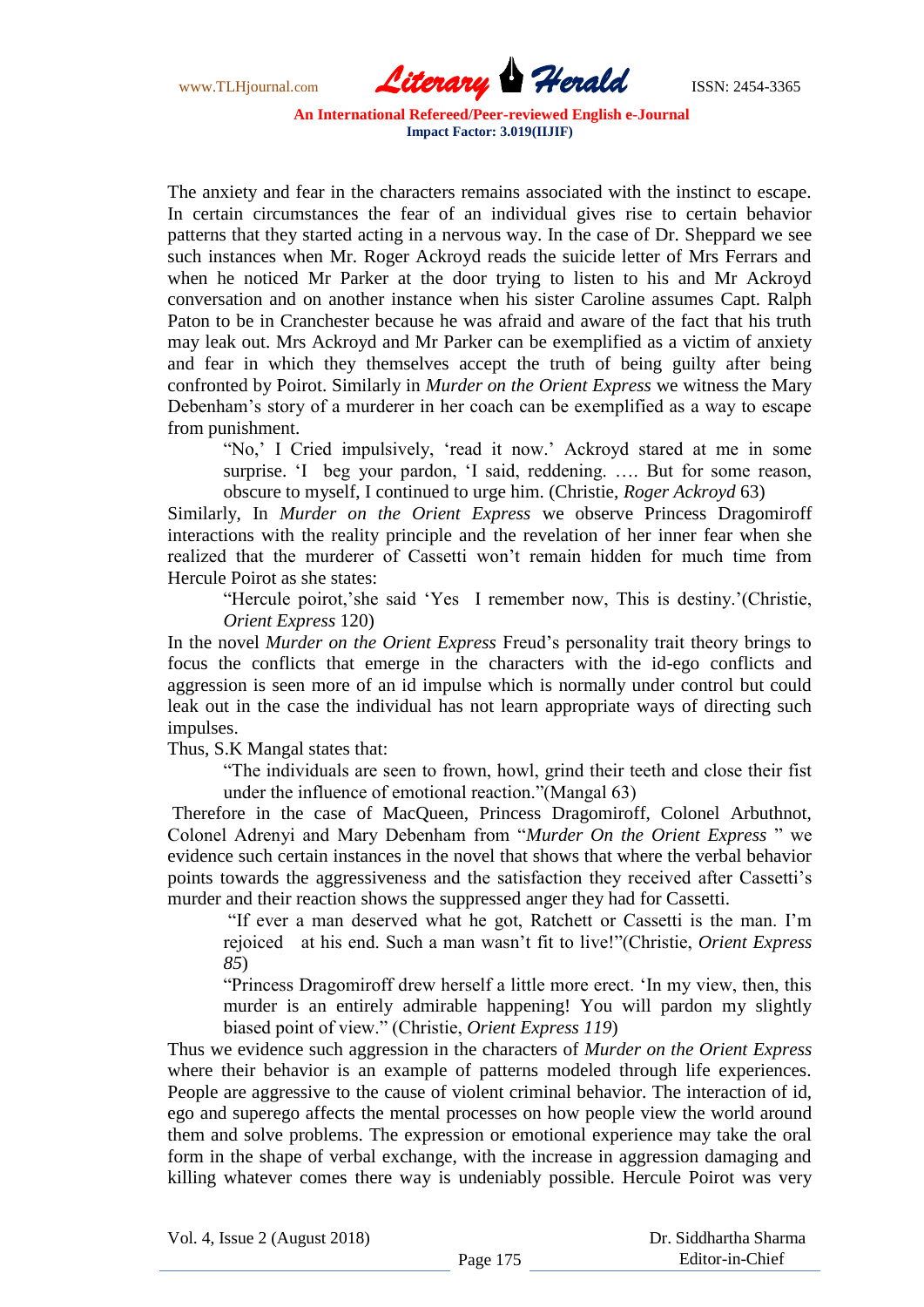www.TLHjournal.com **Literary Herald** ISSN: 2454-3365

much surprised at many instances in the novel, where he observes certain odd expression in the behavior of Colonel Arbuthnot who has served as a law keeper. But interestingly here he gives an unexpected statement over the murder of Samuel Ratchett aka Cassetti.

"Arbuthnot's face grew rather grim. 'Then in my opinion the swine deserved what got. Though I would have preferred to have seen him properly hangedor electrocuted, I suppose, over there. Infact, Colonel Arbuthnot, you prefer law and order to private vengeance?" "Well, you can"t go about having blood feuds and stabbing each other like Corscians or Mafia," said the Colonel, "say what you like, Trial by Jury is a sound system."(Christie, *Orient Express* 133)

In the case of the major characters involved in the murder and from stabbing him a dozen times it is clear that the suppressed anger that individuals had in their unconscious mind for Samuel Ratchett were involuntarily revealed in the form of aggression and emotion. Mary Debenham and Greta Ohlsson expressing their emotions through the flows of tears can be said be an example of this type.

"Greta Ohlsson was indignant. Her yellow bun of hair quivered with emotion. "That there in the world such evil men! It tries one"s faith. The poor mother. My heart aches for her." The amiable Swede departed, her kindly face flushed, her eyes suffused with tears. (Christie, *Orient Express 110*)

"It was abominable-wicked.…Tears had come into the woman"s eyes. Her motherly soul was moved. (Christie*, Orient Express* 161)

The complexity in the characters lies in the aggressive reaction and feeling of the characters on the matter of Ratchett"s death is formulated by the motive and desire for revenge that the characters possess in their mind. The emotional trauma that the characters went through is the results of the emotional upsurge adversely affecting the process of reasoning and thinking powers thus leading to crime. Thus, we can say that emotions play a very important role in the novels. The psychological changes that generally direct the characters to perform some or other types of behavioral acts or patterns are evidences of emotions that rise unexpectedly and thus can be an example of aggression that subsides steadily in the characters of both of the novel. S.K Mangal states that:

"Every emotional experience may involves many physical and physiological changes in an individual and therefore some of the changes are easily observable in behavior such as the bulge of eyes, the flush of face, the flow of tears, the pulse rate, the beating of the heart, the choke in the voice, evidences increased perspiration etc." (Mangal 62)

Thus we are evident of this behavior in the characters of *Murder on the Orient Express* when Mary Debenham, Hector Princess Dragonmiroff expresses their anger and hatred towards Cassetti and said that a devil like Ratchett deserves to die. Thus in this chapter we see the innermost strivings and motives do not permit a person to abides in peace whereas when he or she cannot adapt himself to the situation leads to certain disagreements that favor unbalanced adaptation or maladjustment of psychic personality. Thus from this chapter we can ultimately conclude that desires and motivation towards a particular thing can compel the individuals or the human species to behave in a very complex way and it may direct the individuals movement from within to a particular ambition or destination that may bring gratification and bliss to one"s needs as we have evidenced in the behavior of the major characters and how

Vol. 4, Issue 2 (August 2018)

 Dr. Siddhartha Sharma Editor-in-Chief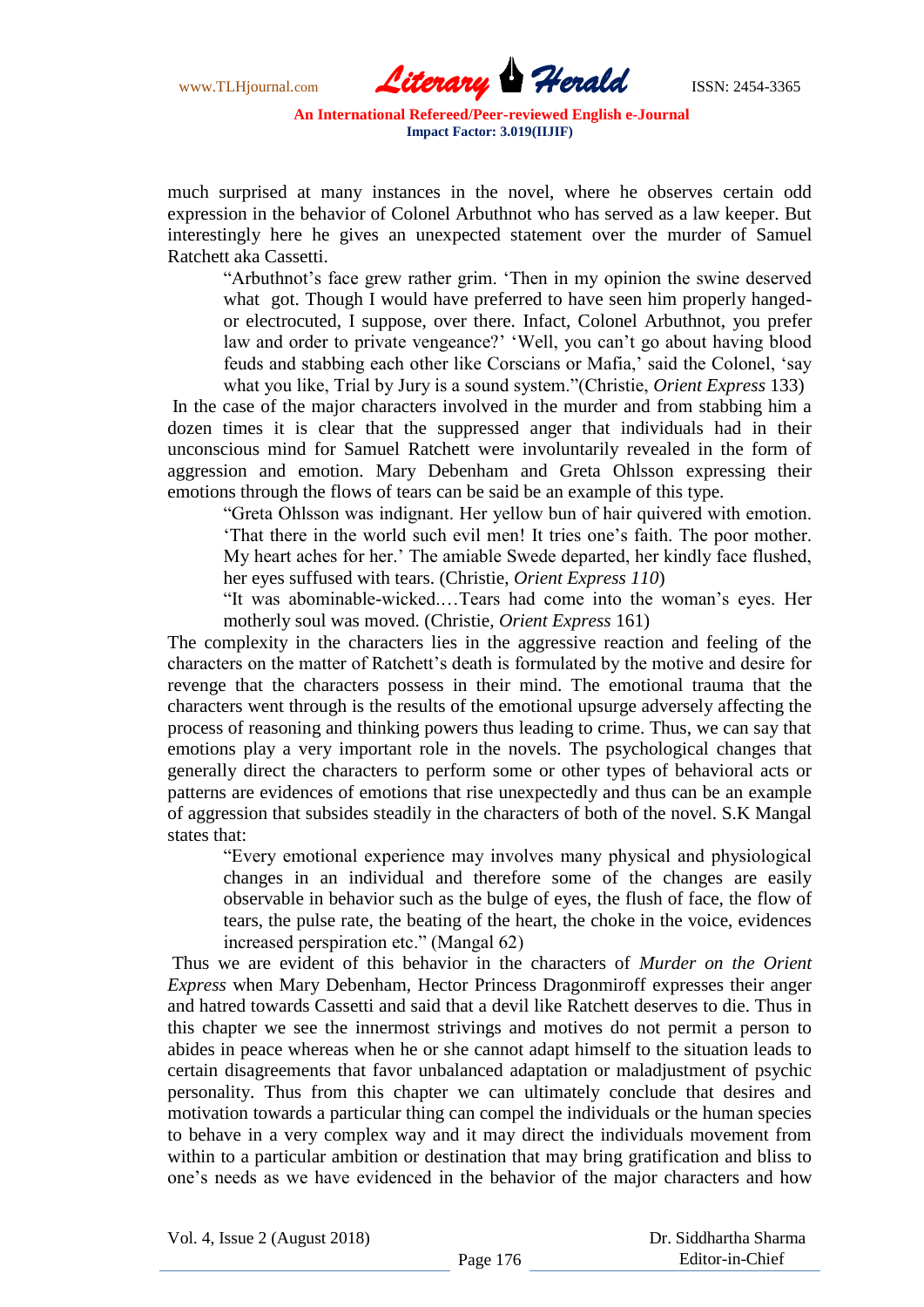www.TLHjournal.com **Literary Herald** ISSN: 2454-3365

their inner turmoil or conflict gives rise to certain behavioral pattern such as aggression and emotion.

## **2.2 Prominence of Nature versus nurture in crime.**

The debate of whether the nature or psychic structure of a person is the reason behind crime or the experiences and incidences that an individual faces in life can be understood as an explanation from the point of what actually provoked crime in both the novels. Psychological and sociological theories of crime have been dominant in criminology to study the reason of criminal behavior. The nature-nurture debate that some characteristics of an individual are explained by the human's intrinsic nature whilst others reflect the influence of environment plays a very essential role in identifying the reason behind every act of an individual. Previously we discussed about the concealed motives and desires that the individual possesses secretly and how this psychological factor gives rise to certain aggression and emotion in them. In both the novels we observe that the tensions and conflicts within the individuals are same and how it was symbolically expressed in the form of a crime with a direct relationship with the interaction of both sociological and psychological factors. The major theories explain that the characters had certain desires and anxiety in their mind for which they seek comfort in deceptive truth. The central point of argument is that the nature alone or nurture alone cannot completely determine the cause or the development of crime. There are several instincts such as motives, needs, desires, and factors such sociological and psychological and it depends on the individual adjustment to a particular situation on how much polite he or she can remain in a social environment with less conflict or maladjustment.

In *The Murder of Roger Ackroyd* the readers utter astonishment and disappointed was when the murderer turned out to be the narrator itself of the story whom we deemed as trustworthy and interestingly he did not even considered himself to be blame worthy of the crime. Sheppard used his talents and intelligence of medicines and technology to deceive others and even he did not feel guilty of the crime that he committed. He was responsible for taking the lives of two people. We learned from Dr. Sheppard that Mrs Ferrars killed her husband which was confronted by Dr. Sheppard and how he took this opportunity to seized and demand money from Mrs Ferrars. Was this act the outcome of his unconscious feelings regarding his lower social status? The answer is yes. Edwin Sutherland"s Differential Association Theory states that:

"…criminal behavior is learnt through social interactions in which people are exposed to values that are favourable to violations of the law. More specifically, Sutherland maintained that a person is more likely to become a criminal when he or she learns more values…" (Kumar 8)

Therefore, Sutherland"s theory proves that Dr Sheppard wanted to deceive the people who were closely acquainted with him. The way he made Capt Ralph Paton a bigger suspect in everyone's eyes by keeping him isolated from the case so that the evidences makes Paton indictment for the murder of his step father. Dr Sheppard was not really defending Capt. Ralph Paton by hiding about his whereabouts, but instead he was trying to fulfill his megalomaniac tendencies and desires to accuse him by making him seem black in everyone"s eyes because he knew Ralph weakness and his secret of being married to Ursula Borne and as Ralph unknown of the reality blindly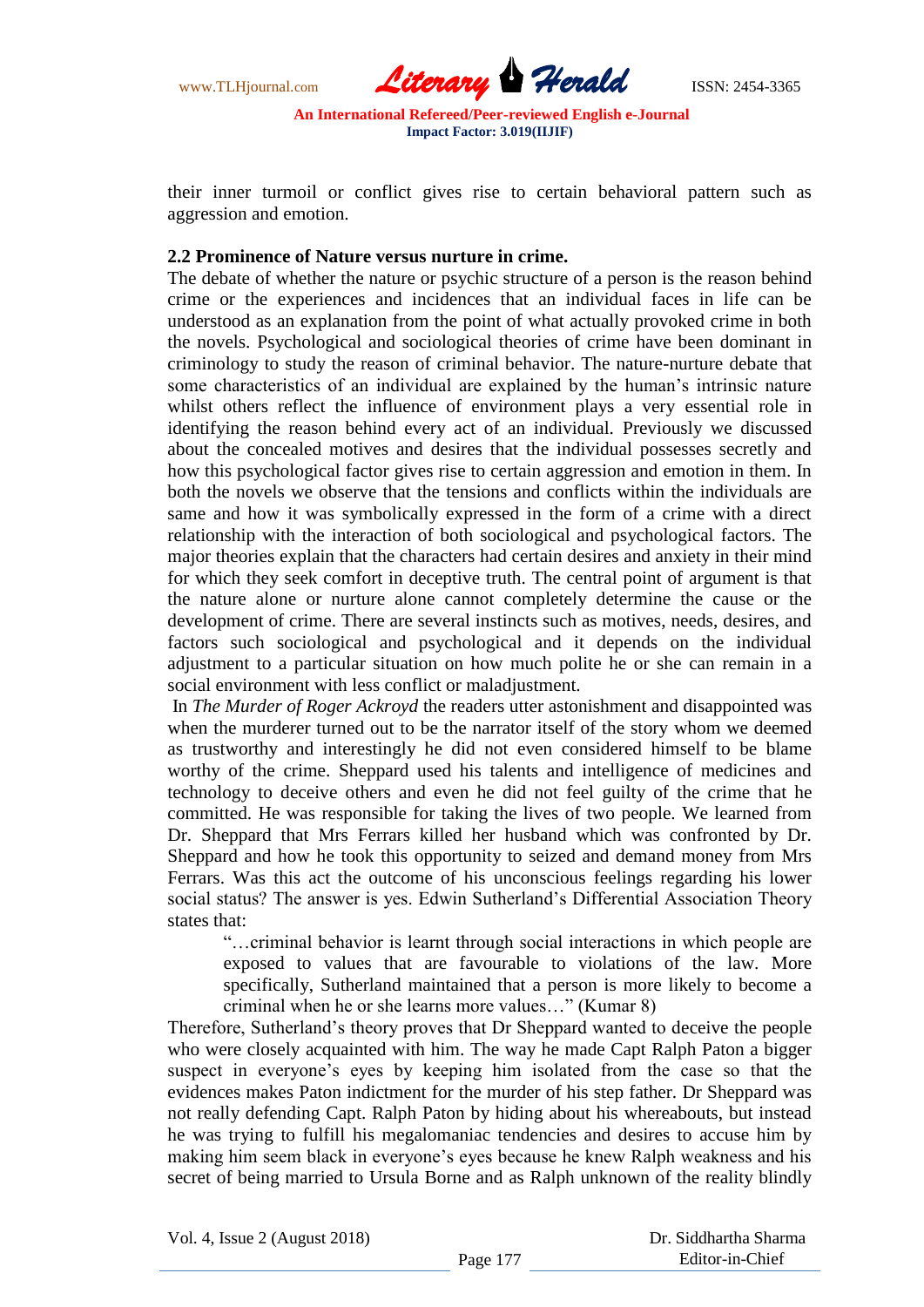www.TLHjournal.com **Literary Herald** ISSN: 2454-3365

considered James to be his best friend in Cranchester. We witness Dr Sheppard discomfort about this issue in many instances.He even handed over his diary to Poirot to mislead him but Poirot was very diplomatic to be a victim of such intelligence. Hercule poirot was rather Machiavellian in nature though not selfish but he played the tactics of Machiavelli because he was interested in achieving the ambition and considerably excelled in exploiting and manipulating or shaking the calm composure in characters behavior.

Robert Merton significantly discusses about Strain Theory and states that:

"Crime is largely a product of the strain felt by certain individuals in society…

Merton argued that while some of these will be happy with lesser goals that are achievable, others will turn to illegitimate means."(Kumar 7)

Dr James Sheppard belonged to middle class professional physician but what propelled him to commit the crime was his excessive urge for money. He blackmailed Mrs Ferrars for money for which she choosed the path of suicide to escape from the mental anxiety that she was going through. Thus, Merton sociological theory of crime may be an example of such where the greed for more money and to free himself from the clutches of police Dr Sheppard continues to cheat and beguile Poirot and others. Similarly in the case of other character like Flora Ackroyd she lies and tries to conceal her theft of money which she does because she claims that she never had enough of money and for which she was compelled to steal money in order to balance her social standards.

Dr Sheppard possesses the characteristics of a Psychopath because of his ingratiating and charming manners and his contribution and discipline towards Hercule Poirot in solving the mystery of the crime makes him have favorable impressions on the every of the characters including the readers of the novel but in reality the psychopaths are selfish, stubborn and ego-centric as evidenced later in the novel and can be said to have no remorse for the crime that he committed. Therefore we can emphasize that a person may enter upon a criminal career in order to satisfy their unconscious motives and repressed mental conflicts. According to psychoanalysts even the general people and the hardcore criminals harbor antisocial, destructive and offensive impulses. Sigmund Freud states that:

"..Ego is especially affected by perception, and that, speaking broadly, perceptions may be said to have the same significance for the ego as instincts have for the id. "(Freud 54)

Thus we see that Dr Sheppard was dominated by *Pleasure principle* i.e. the Id and also the Reality principle i.e. the ego and there was continuous contradiction between this two because Dr Sheppard had the ability to perceive the reality of what will happen if he does not kill Ackroyd and that is what led him to commit the crime. He could not prevent his innermost desires and emotions to stop himself from committing the crime and there was concealed fear in his mind and because he was well known of the fact that his sister Caroline was too good at detecting lots of hidden things. And therefore we also witness that Dr Sheppard tried his best to divert Caroline"s interest from the suicide case of Mrs Ferrars but she was extremely inquisitive and a gossiper to withdraw from the case. We see her giving her remarkable opinions during the investigation of the murder case and therefore we witness the factors of fear and anxiety that existed within Sheppard conscious mind because he feared of getting caught.

Vol. 4, Issue 2 (August 2018)

 Dr. Siddhartha Sharma Editor-in-Chief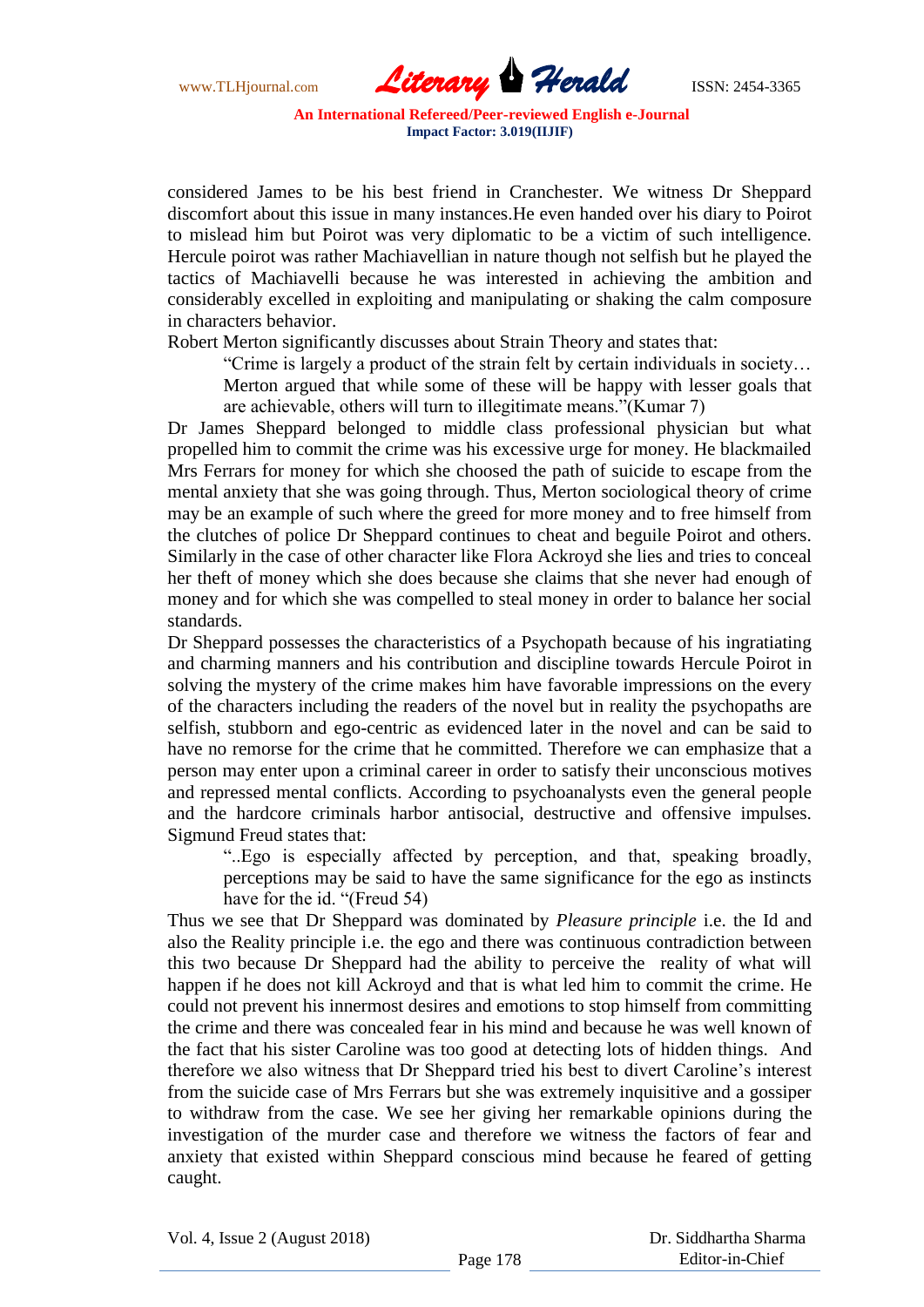www.TLHjournal.com **Literary Herald** ISSN: 2454-3365

"You want to know as just as much as I do. You're not so honest, that's all.*"(*Christie, *Roger Ackroyd* 220)

"All along I"ve had a premonition of disaster, from the moment I saw Ralph Paton and Mrs Ferrars with their heads together."(Christie*, Roger Ackroyd* 365)

"All my greatest fear all through has been Caroline. I have fancied she might have guess." (Christie*, Roger Ackroyd* 368)

Dr Sheppard desire to escape from the pain of punishment forced him to murder Mr Roger Ackroyd. He was a victim of Id. His greed for money obliged him commit crime after crime and interestingly he does not consider him guilty for the crime he had done. As he states:

"I feel no pity for her. I have no pity for myself either" (Christie*, Roger Ackroyd* 368)

In this regard it may be also that Dr Sheppard had a very high self concept about himself. But why he thought that? As Harter states:

"In Psychology, self concept generally refers to individual"s knowledge and beliefs about themselves-their ideas, feeling, attitudes and expectations."(Woolfolk *109*)

Therefore, we can mainly consider that crime happens when a person has more self esteemed and lack strength to dominate his or her Id because it makes them unable to see their faults as they feel they are always doing the appropriate stuffs and also when he has the opportunity to do so in the right circumstances. We are aware of the fact that Dr Sheppard was closely associated with the people that he cheated and therefore this familiarity with the victims of the story assisted him to be criminally indulged in order to escape the agony or pain.

Sigmund Freud states that:

"the exacerbation of this Ucs sense of guilt could turn people into criminals. (Freud 76)

And that what happens in *Murder on the Orient Express* when we understands that the twelve passengers on the Orient Express who avenges the kidnapping and the despicable murder of little Daisy Armstrong by plotting and killing Lenfranco Cassetti alias Samuel Ratchett .We learnt that injustice that was done by law to the Armstrong family was avenged by a jury of twelve members because of the sense of guilt that was taking place in them as they were relatively close acquaintances and family members and the thought of injustice was killing them inside for which they even did not hesitated to kill him. This act can be said that instant desire for something is the horrible outcome and the criminals perpetrating it whether be it Dr Sheppard or the twelve murderers, both this cases can be relatable to Glasser's Choice theory. As it states that:

"The classical school of criminology explains the criminal behavior as an individual choice and not something which is involuntary……humans get involved in criminal behaviour out of choice and it is a well-planned decision that they choose to get involved in. There can be many reasons which can be the basis of such behaviour. People might get involved in such behaviours in order to satisfy their basic right or higher order needs."(Kumar 9)

The passengers in the Orient express were much emotionally attached to the Armstrong family and therefore they were adamant in their opinion to take vengeance

Vol. 4, Issue 2 (August 2018)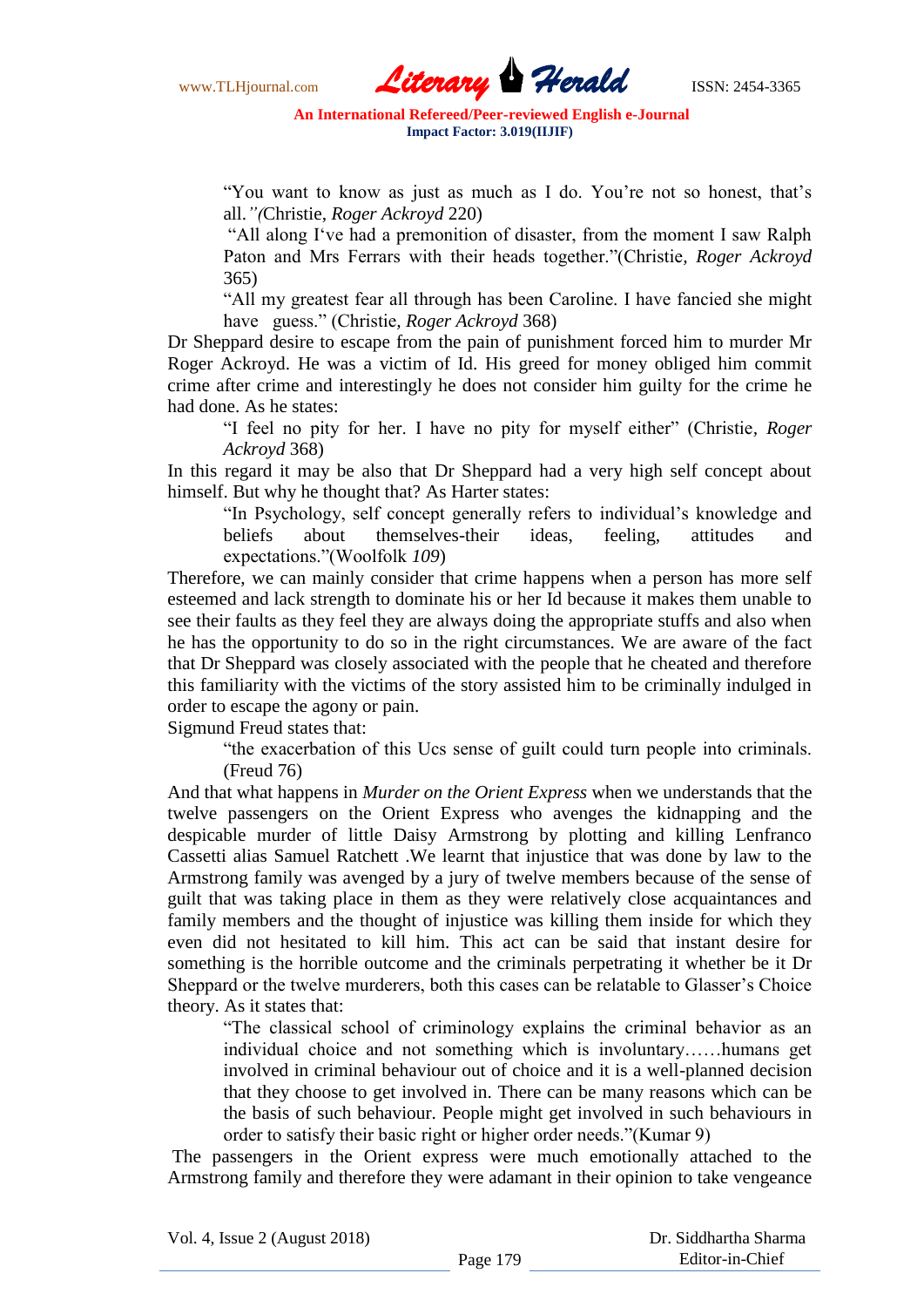www.TLHjournal.com **Literary Herald** ISSN: 2454-3365

for the injustice done to them. They came in a group of twelve members and were motivated to commit the crime and thus the situation or circumstances that they were in a group and in majority encouraged the crime to happen. They could not control their ego as it were dominated by the id and also the superego.

"Social facilitation theory states that performance on a task gets enhanced, or facilitated in the presence of others…..in the presence of motivating peer group the individual might be facilitated in conducting highly aggressive and even criminal behaviour. (Kumar 24)

Thus, this theory maintains that others participation in act affects the Id of an individual as it provokes the conscious ego to satisfy the personal gratification even though it might be a criminal act and thus allowing the behaviour to be considered even normative in such situations. Hercule Poirot through a series of investigation and inquiry with every characters brought into light that all the passengers in the coach are somehow related to the Armstrong family and that every one of them is elaborating acts and deceiving him by lies. And this act of deceiving is eventually understood that there was fear and anxiety in the mind of the people perpetrating the crime. We witness in the previous chapter that the concealed motives and desires are expressed in the forms of emotions, aggression and the revenge taken by the jury of twelve members who executed the criminal in the most brutal way by stabbing him twelve times. Another significant thing that consists in the whole novel is the roots of evil in the dawn of civilization as Antonio Foscarelli states:

"..in a great civilization such as America" (Christie, *Orient Express* 147) Thus the irony of being civilized and the fruits of development have been satirized in the novel by Christie. The sluggish attitudes from the law enforce encourages the criminals in their nefarious activities. Thus, representing the undeniable scarcity of adequate law, injustice to morality and criminal violence in those times. And because of this we evidence Hercule Poirot choosing the second option in spite of knowing all the truth. What made him do that? Did he too become a servant of super-ego like the other twelve passengers? And the answer is yes his superego dominated his ego principles, because he knew that injustice has been done to the Armstrong family by law because no punishment was given to him for the brutal crime Cassetti committed. Hercule poirot did not seem to like Ratchett from the beginning of the novel. There were several points that prove this point. One of them is:

"If you forgive me for being personal- I do not like your face, M.Ratchett," he said."(Christie, *Orient Express* 31)

Poirot states:

"having placed my solution before you, I have the honour to retire from the case…"( Christie, *Orient Express* 274)

Therefore it justifies that he was consciously occupied with the assassination of Cassetti as something that happened to be morally justified. Sigmund Freud states that:

"..the excessively strong superego which has obtained a hold upon consciousness rages against the ego with the merciless fury, as if it had taken possession of the whole sadism available in the person concerned. Following our view of sadism, we should say that the destructive component and entrenched itself in the superego and turned against the ego. (Freud 77)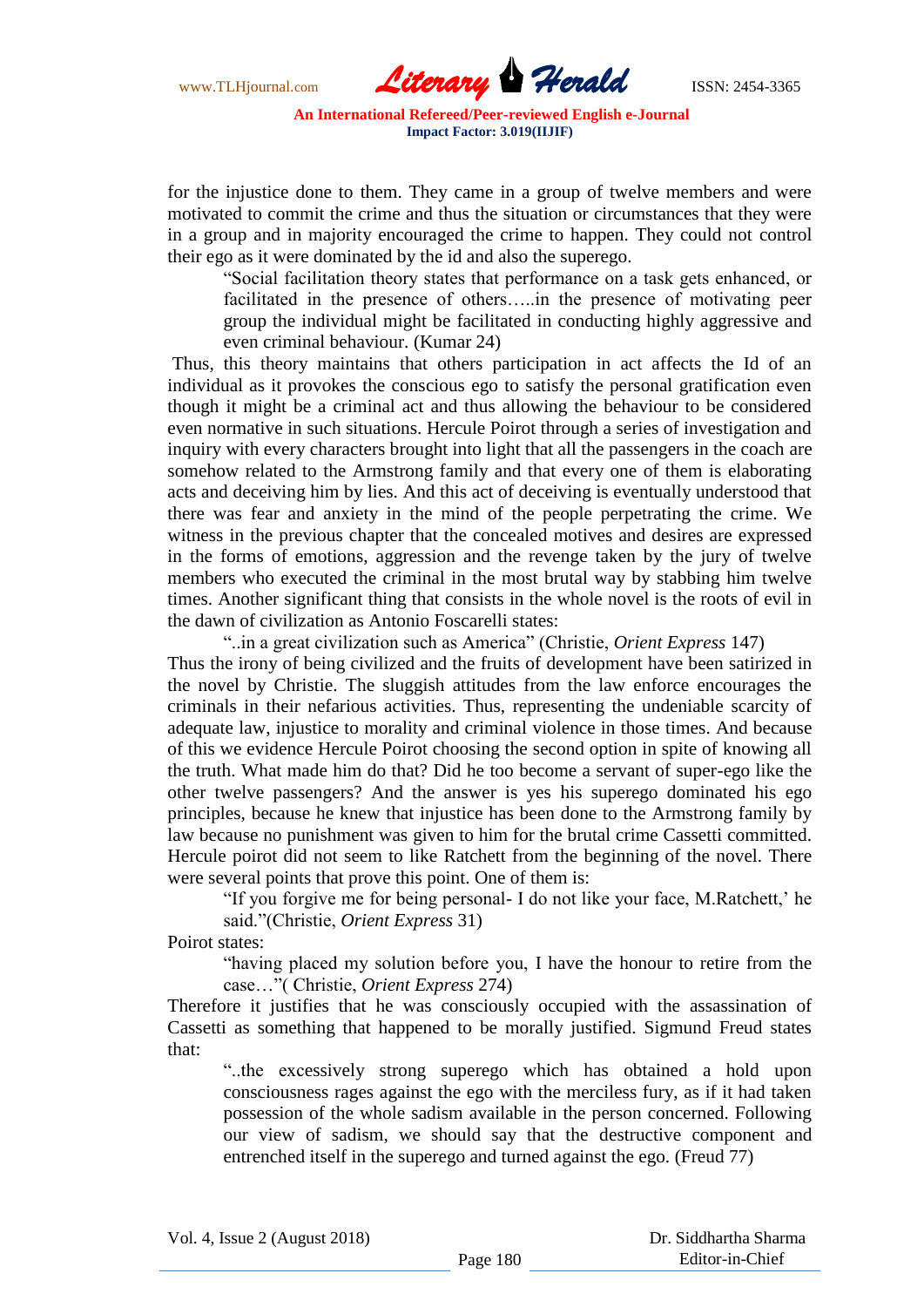www.TLHjournal.com **Literary Herald** ISSN: 2454-3365

Thus we can conclude that understanding the criminal behavior or not simple as it appears. Factors at the individual level, group level and societal plays a major role. Stern in his argument of the nature-nurture debate states that:

"the amount of stretch a particular rubber band actually shows will depend upon both of its basic "stretch ability"- and the amount of pressure, or "pull" exerted by the people in its environment. Similarly the amount of any particular trait that a person will show depends upon that person"s inborn potential, or "stretch" for the trait and the degree to which the person"s environment "pulls for" the development of that trait. "(Morgan et al. 414*)*

The behaviour and mental processes of the individual is influenced by the factors of family, community, religion, society and the larger governmental functioning. The experiences an individual derived from life can be a major factor behind criminal tendencies. With the advent of modernization the moral consciousness of the people disappeared and how greed for money and power resulted in countless unharmonious and inhumane tasks like blackmailing and murder can be evident in both the stories. Therefore, we can say that personality of a person can be shaped by the circumstances or experiences that he or she encounters in life and also by the lack of self control the individual posses are the reasons behind crime. An individual is adjusted or maladjusted depends on the movement to the extent or thoroughness to which harmony prevails among his manifold drives, motives and ideals., the level to which his requirements and aspirations are amply attained, the length to which an individual passions and activities are conformity with the claims, demands and standard norms of the individual social groups. The motives and desire in human psyche as the psychological factors can be perceived as a problem that arises with the interaction of the pleasure principle, reality principle and the moral principle as well as the certain sociological theories and factors put forwarded by the theorists proves that the strain felt in a society, presence of a motivating peer and when an individual learn more value are reason behind the commitment of crime. Thus we can conclude that both nature and nurture are responsible in perpetrating crime.

## **2.CONCLUSION**

This research paper attempts to bring the elements and factors of motives and desires in an individual that are responsible for the sociological and psychological factors influencing the individual and on what constitute for a crime to happen and elaborately discusses on the psychological issues influencing crime and the problem statement that manifest the prominence and relevance related to it. This paper basically focuses on the personality theory of psychoanalysis by Sigmund Freud with reference to Agatha Christie"s novel *Murder on the Orient Express* and *The Murder of Roger Ackroyd.* Thus exploring the motives and desires in Human psyche in the characters describes about the concealed desires and motives that characters in both the novel possesses and the inability to adjust to a particular situation within the characters are expressed in the forms of aggression, emotion, fear and anxiety and how this factors paved the way in deception that the characters in the novels follow. As analyzed each and every characters in the novels have secrets and concealed motives at a deep unconscious level and the way they remained torn between the Id, ego and superego.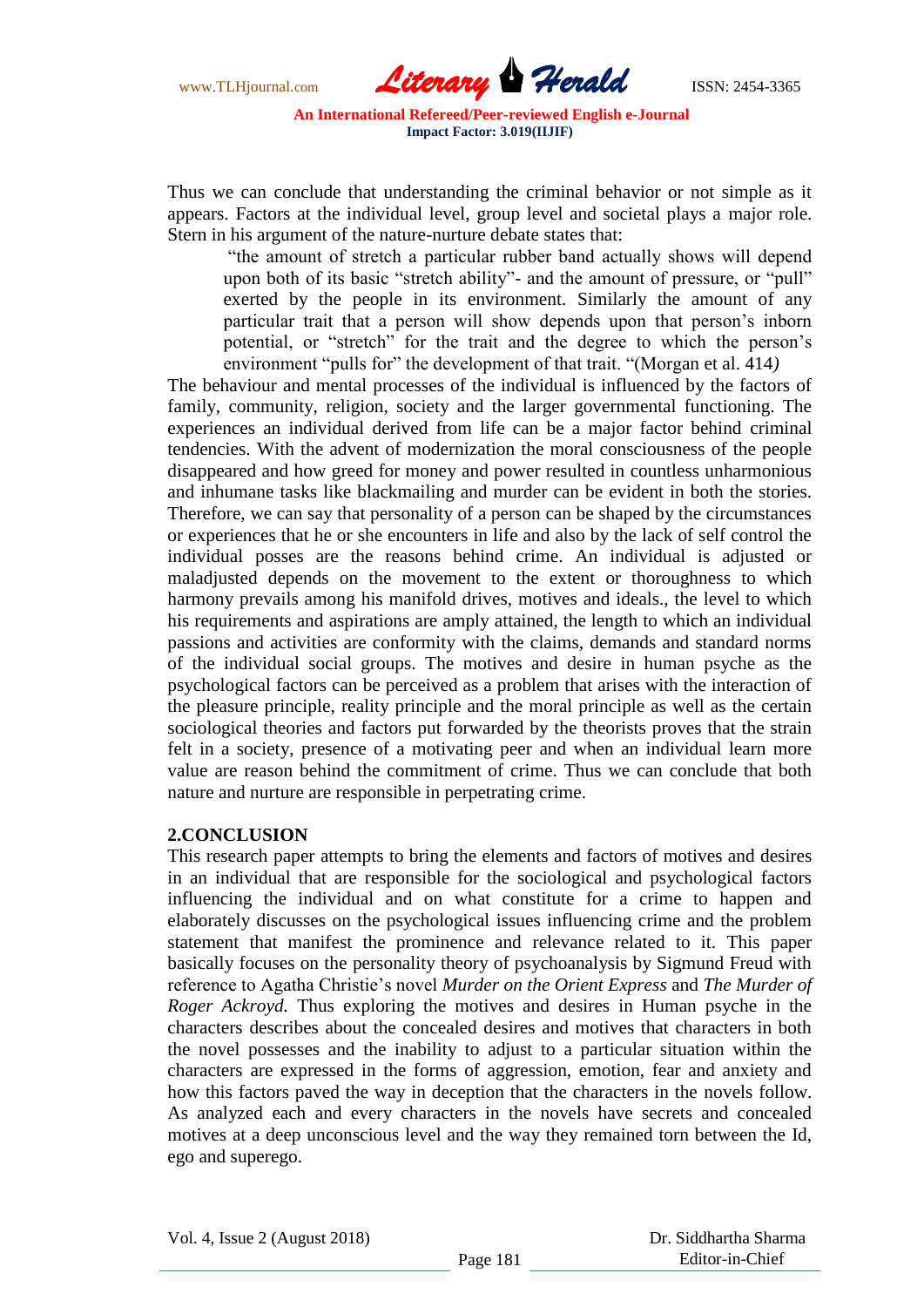www.TLHjournal.com **Literary Herald** ISSN: 2454-3365

On the other hand, exploring the debate of nature versus Nurture in crime it gives us understanding on the debate of whether the nature or personality of a person is responsible in making an individual criminal or either nurture or the experiences and understanding of life shapes and mould the decisive making capabilities of the individuals mind. From this we can perceived that instinctual drives give rise to certain conflicts in the unconscious mind and therefore its interaction with the social circumstances may provoke an individual act in various antisocial way as we have witness in the characters of the novel *The Murder of Roger Ackroyd* that Dr. James Sheppard and other characters have intense greed for money for which they seek the path of lying and in order to escape from the punishment gives misleading information. The characters behaviour is results of sociological needs that drive them to deceive others. Sheppard urge for money that leads to heinous crime is an example of technological advancement devoid of the mental progress at the same pace, lack of awareness, the tendency to cover issues than talking about them, the materialistic definition of success and how the fruits of development have been misused to situations. On the other hand in the case of *Murder on the Orient Express* when we analyze the members we can estimate that the individuals are responsible for perpetrating the crime had been seeking for revenge and factors such as psychological as well as sociological factors both are responsible for drastically influencing the minds of the characters.

With a detailed study of the research topic we found that the behavior of every individual is interconnected with the psychological and sociological aspects of human being in a particular society. The psychological problems can be perceived as a problem that arises with the interaction of the *Pleasure principle*, *Reality principle* and the *Moral principle*. While on the other hand the sociological problems such as the strain felt in a society, presence of a motivating peer and when an individual learn more value. In this dissertation the writer has made an attempt to portray or throw light on how crime fiction can be related to psychology and how it shows the reality of the real life criminals and the way they are possess certain kinds of instinctual drives that are responsible for occurrence of a crime. The Personality trait theory of Sigmund Freud had been engaged to better comprehend and prove the main argument or hypothesis of this dissertation. In *Murder on the Orient Express* the superego is the dominating factor, even more than the id. The circumstances of injustice that came down as a strokes of hammer to the Armstrong's relatives and acquaintances would not have been healed if they would have not come together to prosecute an individual like Cassetti. Even when their ego acted as barriers against the animalistic urge or Id it could not be controlled because Ratchett crime was heinous and unforgettable. In *The Murder of the Roger Ackroyd the* Id and the Ego comes in contradiction with each other repeatedly because the characters are obsessed with their priority and desires of gaining money and decepting each other while on the other hand they are also conscious of the fact that this may lead them to serious problem. Dr Sheppard anxiety and fear of getting caught made him murder Roger Ackroyd and interestingly he never considers himself responsible for his deeds. Thus it is understood that he is mostly driven by the Id principle.

Therefore, it can ultimately conclude from the analysis that Agatha Christie"s genre of crime and detective fiction and how the characters in her novels can be explored in the light of maladjustment and dysfunctional personality and how human behavior is